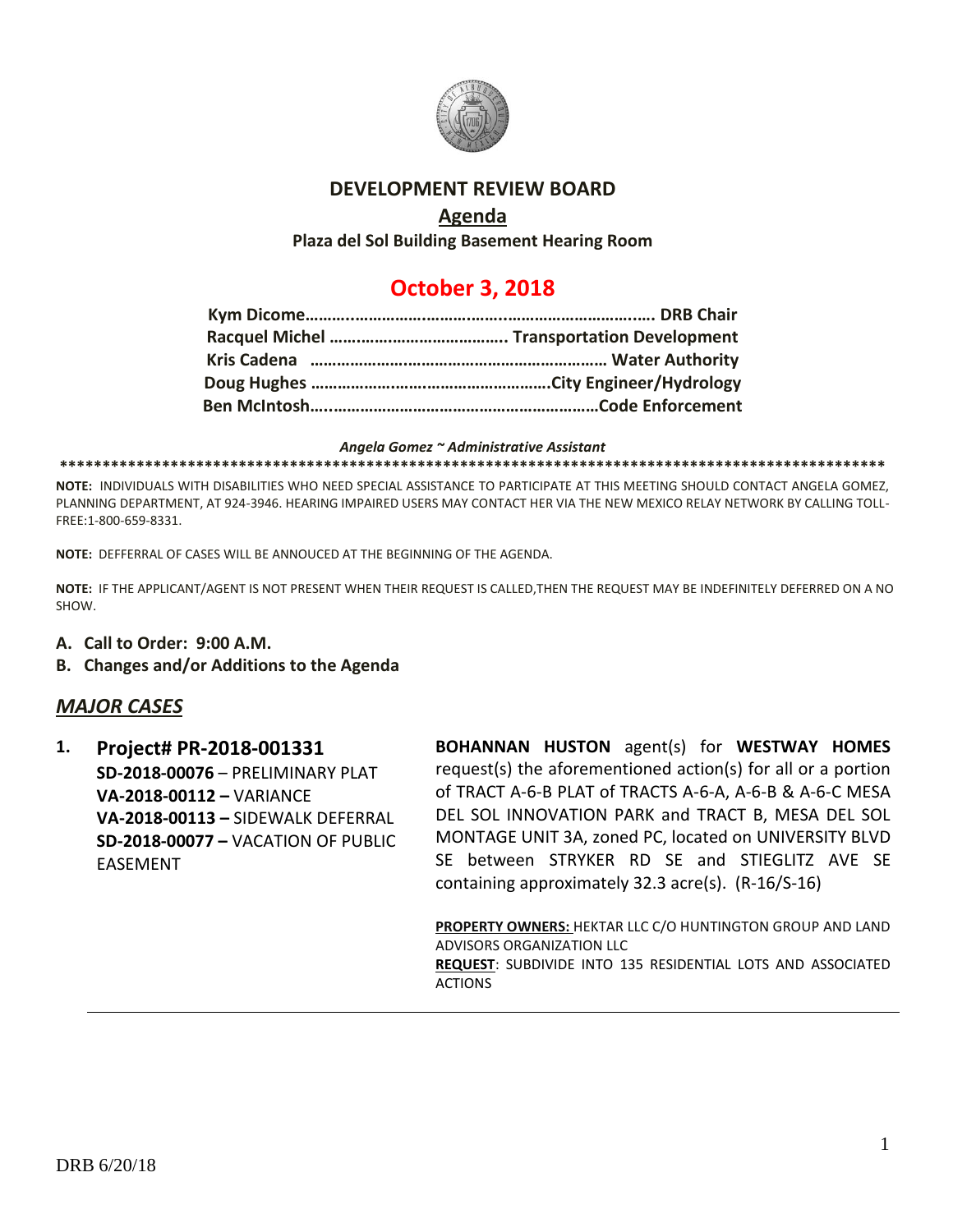| 2. | Project# PR-2018-001542<br>SI-2018-00133 - SITE PLAN<br>(Public Meeting)                                                                                                                                                                                        | <b>CONSENSUS PLANNING INC.</b> agent(s) for TITAN NOB HILL,<br><b>TITAN</b><br><b>DEVELOPMENT</b><br><b>LLC</b><br>C/O<br>request(s)<br>the<br>aforementioned action(s) for all or a portion of LOTS 1-19<br>BLOCK 2, MESA GRANDE ADDITION, zoned MX-M, located<br>on CENTRAL AVE NE between MONTCLAIRE DR NE and<br>SIERRA DR NE, containing approximately 2.2 acre(s). (K-15)                                                                                      |
|----|-----------------------------------------------------------------------------------------------------------------------------------------------------------------------------------------------------------------------------------------------------------------|----------------------------------------------------------------------------------------------------------------------------------------------------------------------------------------------------------------------------------------------------------------------------------------------------------------------------------------------------------------------------------------------------------------------------------------------------------------------|
|    |                                                                                                                                                                                                                                                                 | PROPERTY OWNERS: TITAN NOB HILL LLC<br>REQUEST: MULTIFAMILY DEVELOPMENT                                                                                                                                                                                                                                                                                                                                                                                              |
| 3. | Project# PR-2018-001284<br>SI-2018-00131 - SITE PLAN<br>(Public Meeting)                                                                                                                                                                                        | <b>CONSENSUS PLANNING</b><br>INC.<br>agent(s) for <b>LEGACY</b><br><b>HOSPITALITY LLC</b> request(s) the aforementioned action(s)<br>for all or a portion of TR A-2-A-2 PLAT of TRACTS S A-2-A-1<br>& A-2-A-2 PARK SQUARE, zoned MX-H, located on<br>AMERICAS PARKWAY NE south of INDIAN SCHOOL ROAD NE<br>and west of LOUISIANA BLVD NE, containing approximately<br>2.254 $acc(s)$ . (J-18)<br>PROPERTY OWNERS: KASSAM LAND ACQUISTION 10 LLC                      |
|    |                                                                                                                                                                                                                                                                 | <b>REQUEST: MULTIFAMILY DEVELOPMENT</b>                                                                                                                                                                                                                                                                                                                                                                                                                              |
| 4. | Project # PR-2018-001584<br>(1000032)<br>SI-2018-00132 - FINAL SIGN OFF OF EPC<br>APPROVED SITE DEVELOPMENT PLAN FOR<br>SUBDIVISION (08EPC-40030)<br>SI-2018-00151 FINAL SIGN OFF OF EPC<br>APPROVED SITE DEVELOPMENT PLAN FOR<br>BUILDING PERMIT (08EPC-40031) | TIERRA WEST LLC agent(s) for UNIVEST - COORS ROAD LLC<br>request(s) the aforementioned action(s) for all or a portion<br>of: TRACT 3 PLAT OF TRACTS 1 THRU 4, COORS VILLAGE<br>zoned MX-L, located at 4500 QUAKER HEIGHTS PL NW<br>south of WESTERN TRAIL NE and west of COORS BLVD NE,<br>containing approximately 13.5446 acre(s). (F-11-Z) [Deferred<br>from 9/19/18]<br>PROPERTY OWNERS: UNIVEST-COORS ROAD LLC<br><b>REQUEST: EPC SITE PLAN -FINAL SIGN-OFF</b> |
|    |                                                                                                                                                                                                                                                                 |                                                                                                                                                                                                                                                                                                                                                                                                                                                                      |
| 5. | Project # PR-2018-001560<br><b>SD-2018-00081 - VACATION OF PUBLIC</b><br><b>EASEMENT</b><br>(Public Hearing)                                                                                                                                                    | <b>BOHANNAN HUSTON INC.</b> agent(s) for SP ALBUQUERQUE<br>LLC request(s) the aforementioned action(s) for all or a<br>portion of TRACT A SUBDIVISION PLAT MAP FOR<br>HOFFMANTOWN BAPTIST CHURCH and TRACT B-2 REPLAT<br>OF TRACT B YORBA LINDA SUBDIVISION, zoned MX-L,<br>located at 8888 HARPER RD NE west of VENTURA ST NE and<br>east of WYOMING BLVD NE, containing approximately<br>62.46 acre(s). (E-20) [Deferred from 9/19/18]                             |
|    |                                                                                                                                                                                                                                                                 | <b>PROPERTY OWNERS: HOFFMANTOWN BAPTIST CHURCH</b><br><b>REQUEST: VACATION OF PUBLIC EASEMENTS</b>                                                                                                                                                                                                                                                                                                                                                                   |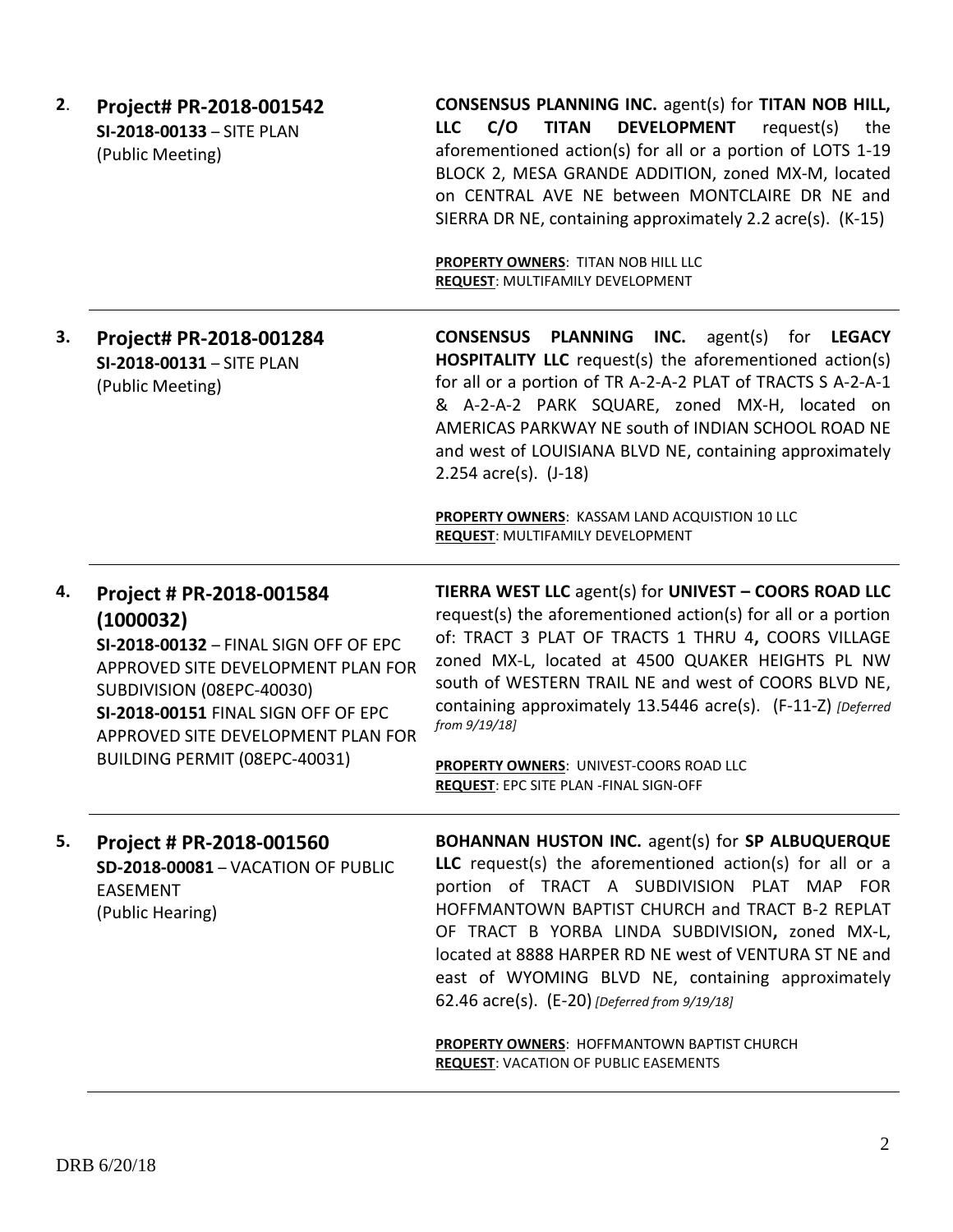**6. Project # PR-2018-001173 (1004245) SD-2018-00002 –** MAJOR **-** PRELIMINARY PLAT **SD-2018-00003 –** VACATION OF PUBLIC EASEMENT **SD-2018-00006 -** VACATION OF RIGHT OF **WAY VA-2018-00005 –** SIDEWALK DEFERRAL **VA-2018-00006 –** SIDEWALK WAIVER (Public Hearing) **MARK GOODWIN & ASSOCIATES PA** agent(s) for **ANASA WEST LLC** request(s) the above action(s) for all or a portion of Block(s) 7-14, Portion of Lot 3, 4-9, 9-13, 12, 2-10, PARADISE HEIGHTS UNIT 5 SUBDIVISION and Lots L-N ANASAZI RIDGE UNIT 1**,** zoned R-1B and MX-L (R-1) located on MCMAHON BLVD NW east of WESTSIDE BLVD NW, containing approximately 6.98 acre(s). (A-10) *[Deferred from 6/13/18, 7/11/18, 7/18/18, 8/12/18, 9/12/18]* **PROPERTY OWNERS**: CITY OF ALBUQUERQUE, COLLATZ LLC and WESTWAY HOMES LLC **REQUEST**: APPROVAL OF AFOREMENTIONED ACTIONS (Expired April 2015)

## *MINOR CASES*

| 7. | Project # PR-2018-001561<br>SD-2018-00086 - PRELIMINARY/FINAL<br><b>PLAT</b><br>(Public Meeting)              | (CSI) CARTESIAN SURVEY'S INC agent(s) for PULTE HOMES<br><b>OF NEW MEXICO INC.</b> request(s) the aforementioned<br>$action(s)$ for all or a portion of: LOTS 99 - 100, DEL WEBB<br>AT MIREHAVEN PHASE 2A, zoned PC, located at 2309 AND<br>2315 GRANITE MTN. LOOP NW north of WILLOW CANYON<br>TRAIL NW and GRANITE MOUNTAIN LOOP NW, containing<br>approximately 0.4081 acre(s). (H-8)<br><b>PROPERTY OWNERS: PULTE HOMES</b><br><b>REQUEST: LOT LINE ADJUSTMENT</b>                          |
|----|---------------------------------------------------------------------------------------------------------------|-------------------------------------------------------------------------------------------------------------------------------------------------------------------------------------------------------------------------------------------------------------------------------------------------------------------------------------------------------------------------------------------------------------------------------------------------------------------------------------------------|
| 8. | Project# PR-2018-001227<br>(1002776)<br>SD-2018-00085 - PRELIMINARY/<br><b>FINAL PLAT</b><br>(Public Meeting) | ARCH + PLAN LAND USE CONSULTANTS agent(s) for BAF<br><b>HOLDING LLC</b> request(s) the aforementioned action(s) for<br>all or a portion of TRACT Y-2A-1-A-1 & Y-2A-1-C-1 PLAT OF<br>TRACTS Y-2A-1-A-1, Y-2A-1-B-1 & Y-2A-1-C-1 TAYLOR<br>RANCH SUBDIVISION, zoned MX-M, located at 6971<br>TAYLOR RANCH DR NW between SOONER TRAIL NW AND<br>HOMESTEAD CIRCLE NW, containing approximately 4.23<br>$\text{acre}(s)$ . (D-11) [Deferred from 9/26/18]<br><b>PROPERTY OWNERS</b> RAF HOLDINGS LLC |

**PROPERTY OWNERS**: BAF HOLDINGS LLC **REQUEST**: LOT CONSOLIDATION 2 LOTS INTO 1 LOT

# *SKETCH PLAT (NO ACTION TAKEN)*